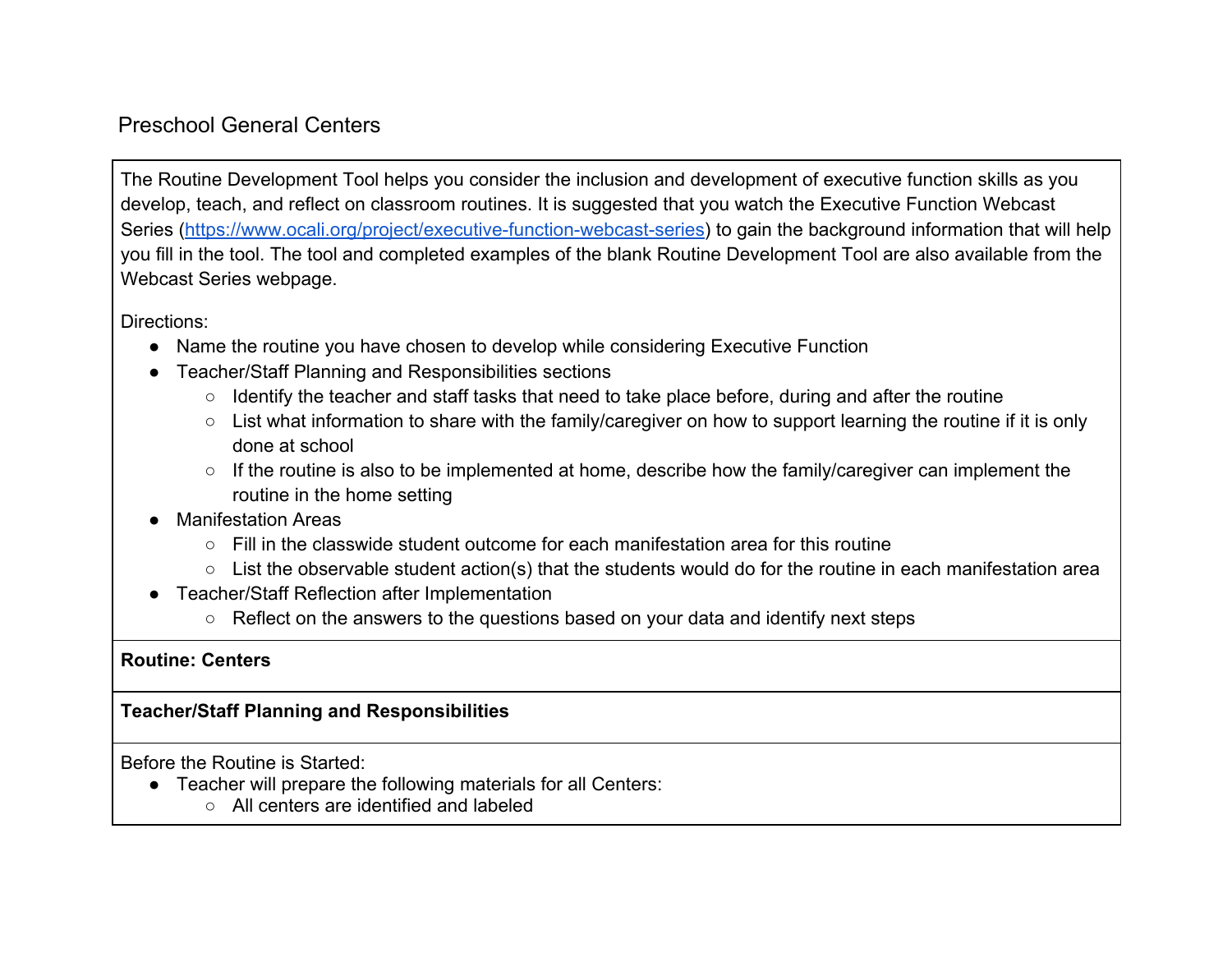- Process identified for the number of students allowed in each center at one time
- Communication boards that identify materials and what to do with materials for staff when interacting with students
- Create data collection forms and processes for each center based on students performance.
- Teacher will provide a cue/prompt when it is time to transition to centers (e.g., visual timer, play music)
- Teacher will review adult communication strategies that include wait time, using what to do words and keeping questioning to a minimum
- Review with staff how to use data collection forms for each center
- Staff will be assigned to specific centers

During the Routine:

- Use cue/prompt indicating time to transition to centers
- Students will indicate what center they will go to either verbally or using the visual support
- Staff will use communication boards specific to each center when engaging with students
- Staff will use wait time, what to do words and keep questions to a minimum
- Staff will collect data in specific centers on student performance
- Staff will assist students using prompting hierarchy

After the Routine is Completed:

- Teacher/staff will discuss adult communication strategies used during centers
- Teacher/staff will review and discuss data collection forms on student performance

Family/Caregiver Guide to Support Routine at Home:

- Family/caregiver will try to provide specific routines that are done at home every day
	- Suggest starting with one and continue adding more as child is successful
	- Examples may include:
		- Time at the park
		- Walking the dog
		- Playing with toys
		- Playing with siblings
		- Playing with neighborhood child(ren)
- Teacher/SLP/OT will provide a communication board for home routine activities
- Teacher/SLP/OT will provide modeling on how to use the communication boards during the activity routine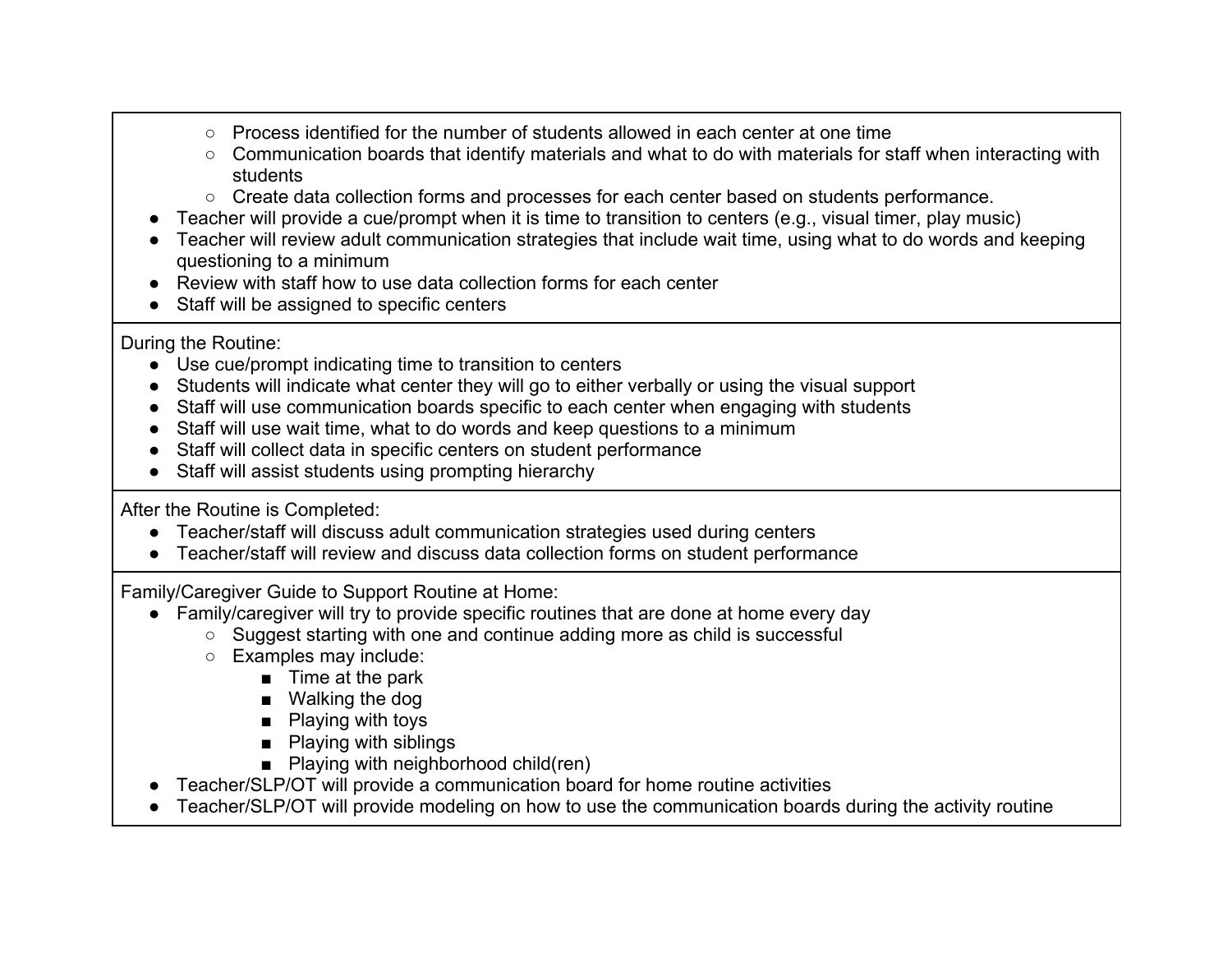● Family/caregiver will provide input on how successfully they used the communication boards during the activity routine

| <b>Manifestation Areas</b>                                                                                                                                                                                                                                     | <b>Observable Student Action(s)</b>                                                                                                                                                                                                                                                                                                                   |
|----------------------------------------------------------------------------------------------------------------------------------------------------------------------------------------------------------------------------------------------------------------|-------------------------------------------------------------------------------------------------------------------------------------------------------------------------------------------------------------------------------------------------------------------------------------------------------------------------------------------------------|
| <b>Self-Management: Taking responsibility for your own</b><br>behavior, actions and well-being<br><b>Classwide Student Outcome: Increase students</b><br>independence during center time activities; maintain self-<br>regulation while interacting with peers | <b>Observable Student Actions for Self-Management:</b><br>Transition to specific center area after the transition<br>cue/prompt is presented to the entire class<br>Engage in center activity with peers<br>Engage with staff and peers using the<br>$\bullet$<br>communication board to initiate, maintain and<br>complete center time activity(ies) |
| <b>Time Management:</b> Ability to use time effectively and<br>productively<br>Classwide Student Outcome: Interact with the activity in<br>the time given and transition when cue is given                                                                     | <b>Observable Student Actions for Time Management:</b><br>Students efficiency when transitioning from center<br>to center when cue is given independently<br>Students will engage in/complete center activity(s)<br>independently in the time given                                                                                                   |
| Information Management: Ability to acquire, retain and<br>use information<br>Classwide Student Outcome: Students are able to engage<br>in center activities using the visual supports as needed                                                                | <b>Observable Student Actions for Information Management:</b><br>Students engage in center activity(ies) with peers using<br>materials and visual supports as needed as demonstrated<br>by whole class data                                                                                                                                           |
| <b>Materials Management:</b> Ability to manage the "stuff" of<br>school or preschool<br>Classwide Student Outcome: Being sure students are able<br>to independently engage with center time materials                                                          | <b>Observable Student Actions for Materials Management:</b><br>Students will demonstrate (using whole class data) they<br>understand:<br>How to use the materials in the center<br>$\bullet$<br>How to engage in center activity(ies) with given<br>materials                                                                                         |
| <b>Teacher/Staff Reflection after Implementation</b>                                                                                                                                                                                                           |                                                                                                                                                                                                                                                                                                                                                       |